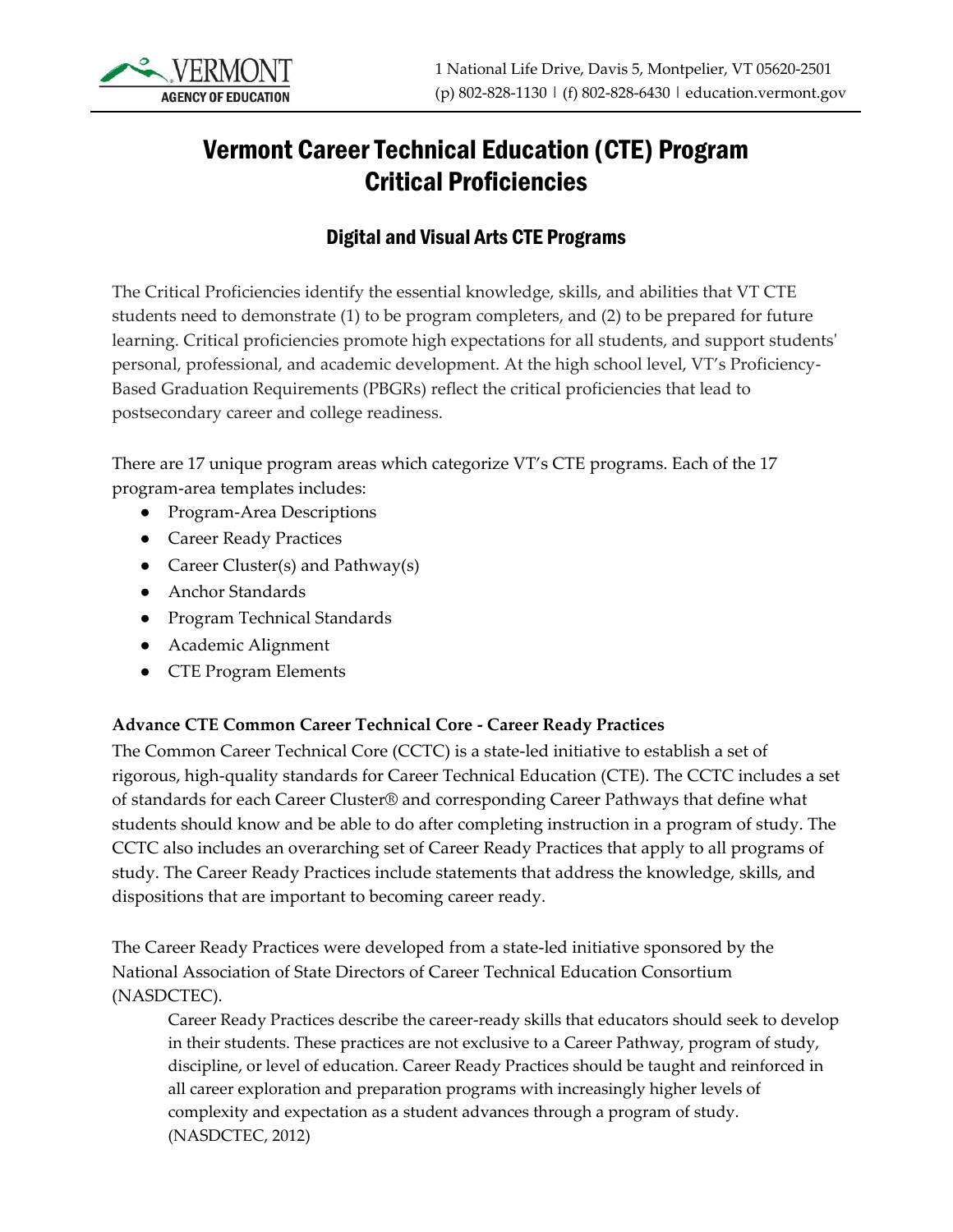The Career Ready Practices

- are applicable across all program areas.
- align with the VT Transferable Skills Proficiency-Based Graduation Requirements (PBGRs) and VT Portrait of a Graduate.
- are the *transferable skills* of the Common Career Technical Core and the *portrait* of a VT CTE program completer.

#### **Advance CTE Common Career Technical Core - Career Cluster and Pathway Standards**

The Common Career Technical Core is divided into Career Cluster and Pathway standards. Each Career Cluster contains one or more pathways with pathway-specific technical standards. The template shows which CCTC Career Cluster and Pathway standards are relevant to VT CTE programs.

### **Anchor Standards**

The Anchor Standards build upon the Career Ready Practices and show the overarching standards categories which are common across all technical programs within their Career Cluster(s) and Pathway(s). The VT CTE Anchor Standards are derived from and align with the CCTC Anchor Standards.

### **Program Technical Standards**

The Program Technical Standards build on and continue the Anchor Standards with more complexity, rigor, and career specificity. Knowledge and skills are learned and applied within a standards-based CTE program that integrates classroom, laboratory, and work-based instruction. The VT CTE Program Technical Standards are tailored to the unique characteristics and structure of each of the 17 program areas.

#### **Academic Alignment**

Each program-area template includes academic alignment with the VT Content-Area Sample Graduation Proficiencies as part of VT's Proficiency-Based Graduation Requirements (PBGRs). These include Common Core State Standards in English Language Arts and Mathematics, Next Generation Science Standards, as well as other adopted national and state academic standards.

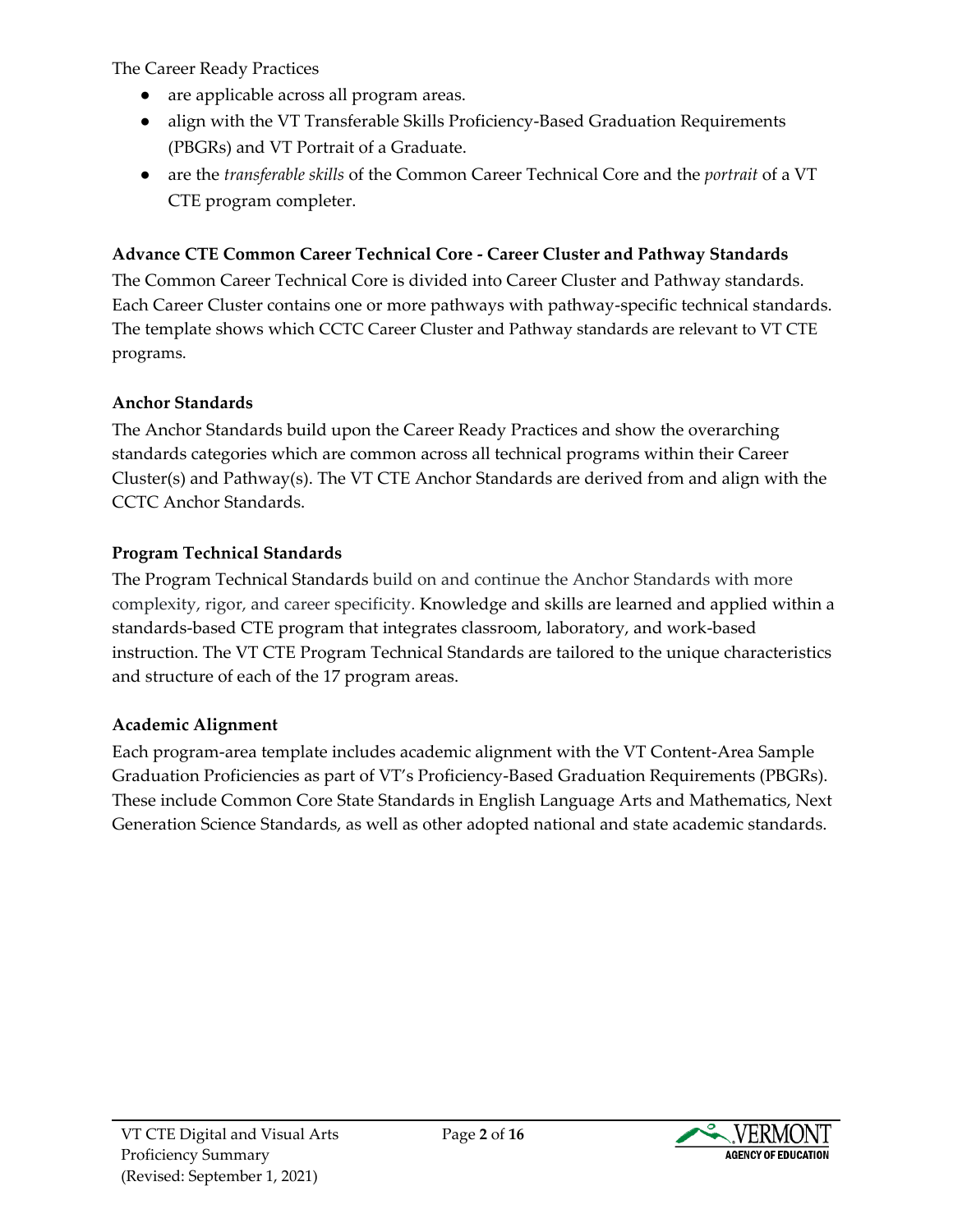| <b>Critical Proficiency Template:</b>                                        | Attributes:                                                                                                                                                                                                                                                                                                                                                                                                                                                                                                                                                                                                                                                                                                                                                                                          |
|------------------------------------------------------------------------------|------------------------------------------------------------------------------------------------------------------------------------------------------------------------------------------------------------------------------------------------------------------------------------------------------------------------------------------------------------------------------------------------------------------------------------------------------------------------------------------------------------------------------------------------------------------------------------------------------------------------------------------------------------------------------------------------------------------------------------------------------------------------------------------------------|
| <b>Program-Area Descriptions</b>                                             | 17 Program Areas                                                                                                                                                                                                                                                                                                                                                                                                                                                                                                                                                                                                                                                                                                                                                                                     |
| <b>Common Career Technical</b><br><b>Core - Career Ready Practices</b>       | 1. Act as a responsible and contributing citizen and<br>employee.<br>2. Apply appropriate academic and technical skills.<br>3. Attend to personal health and financial well-being.<br>4. Communicate clearly and effectively and with reason.<br>5. Consider the environmental, social, and economic<br>impacts of decisions.<br>6. Demonstrate creativity and innovation.<br>7. Employ valid and reliable research strategies.<br>8. Utilize critical thinking to make sense of problems and<br>persevere in solving them.<br>9. Model integrity, ethical leadership, and effective<br>management.<br>10. Plan education and career paths aligned to personal<br>goals.<br>11. Use technology to enhance productivity.<br>12. Work productively in teams while using cultural global<br>competence. |
| <b>Common Career Technical</b><br>Core - Career Cluster(s) and<br>Pathway(s) | Relevant to VT's 17 CTE Program Areas                                                                                                                                                                                                                                                                                                                                                                                                                                                                                                                                                                                                                                                                                                                                                                |
| <b>Anchor Standards</b>                                                      | 1. Academics<br>2. Communication<br>3. Problem Solving and Critical Thinking<br>4. Technology<br>5. Systems (Responsibility and Flexibility)<br>6. Health and Safety<br>7. Leadership and Teamwork<br>8. Ethics and Legal Responsibilities<br>9. Career Planning and Management<br>10. Technical Knowledge and Skills (see Program Technical<br>Standards)<br>11. Demonstration and Application (see CTE Program<br>Elements)                                                                                                                                                                                                                                                                                                                                                                        |
| <b>Program Technical Standards</b>                                           | Build on the Anchor Standards with more complexity,<br>rigor, and career specificity                                                                                                                                                                                                                                                                                                                                                                                                                                                                                                                                                                                                                                                                                                                 |
| <b>Academic Alignment</b>                                                    | With VT Content-Area Graduation Proficiencies                                                                                                                                                                                                                                                                                                                                                                                                                                                                                                                                                                                                                                                                                                                                                        |

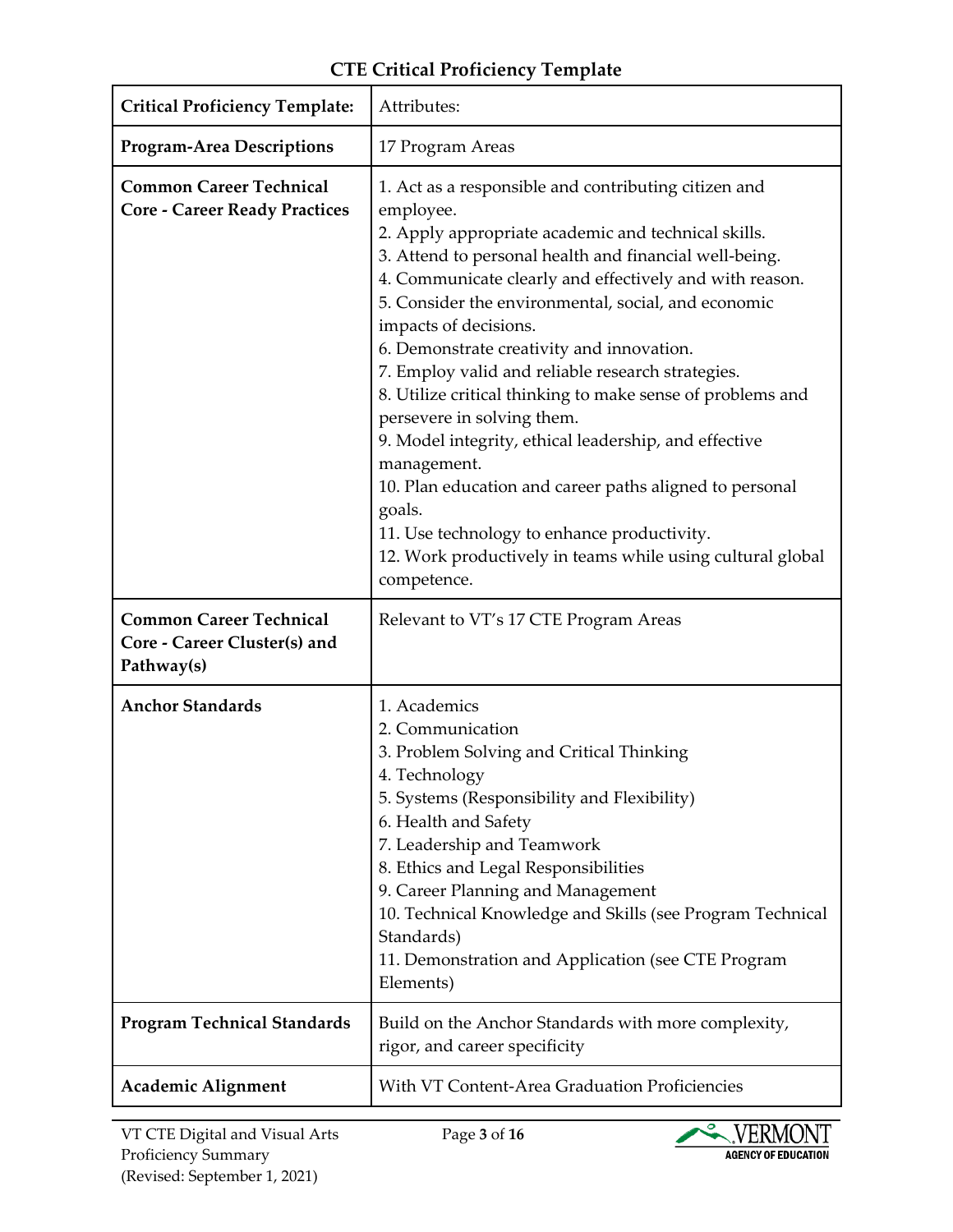| <b>Critical Proficiency Template:</b> | Attributes:                                                                                                                                                                                                                                                                                                               |
|---------------------------------------|---------------------------------------------------------------------------------------------------------------------------------------------------------------------------------------------------------------------------------------------------------------------------------------------------------------------------|
| <b>CTE Program Elements</b>           | Demonstration and application:<br>Dual Enrollment/Fast Forward Courses<br>$\bullet$<br><b>Industry Recognized Credentials (IRCs)</b><br>$\bullet$<br>Work-Based Learning/Co-op/Apprenticeship<br>$\bullet$<br>National Career Technical Student Organizations<br>Entrepreneurship<br>Portfolio/Personalized Learning Plan |

### **VT Digital and Visual Arts CTE Programs**

Students in **Digital/Media Arts** programs have in-depth, hands-on experiences in podcast and radio broadcast production; sound gathering and production operations; photography; lighting and image capture; digital image editing and processing; video production processes and techniques; basic recording techniques and original music creation; pre/post production; studio and engineering procedures.

Students in **Visual Arts** programs have in-depth, hands-on experiences in painting, drawing, sketching, and screenprinting; graphic design; elements and principles of design; and art portfolio development.

Students in **Theatre Arts** programs have in-depth, hands-on experiences in the craft and technical skills of theatrical production; theatre safety; lighting, scenic design and construction; and stage management.

The standards in this program area are designed to prepare students for technical training, postsecondary education, and/or entry-level employment in digital, visual, and performing arts. Students engage in an instructional program that integrates academic and technical preparation, career exploration, and preparation for postsecondary education and/or training. Knowledge and skills are learned and applied within a standards-based CTE program that integrates classroom, laboratory, and work-based instruction.

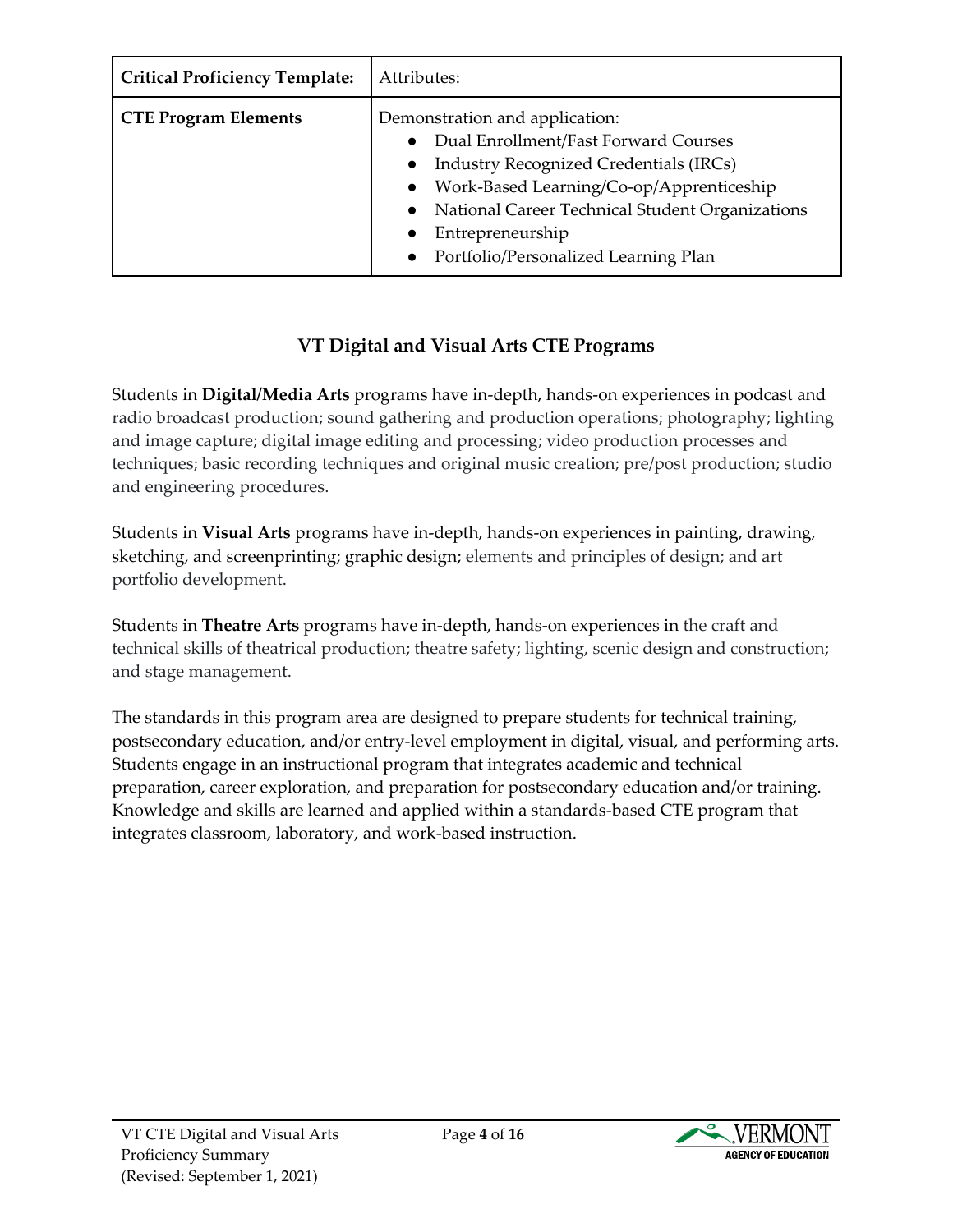| <b>Advance CTE Common</b><br><b>Career Technical Core -</b><br><b>Career Ready Practices:</b> | Aligned with <b>VT Transferable Skills</b> Proficiency-Based<br>Graduation Requirements (PBGRs) and VT Portrait of a<br><b>Graduate</b>                                                                                                                                                                                                                                                                                                                                                                                                                                                                                                                                  |
|-----------------------------------------------------------------------------------------------|--------------------------------------------------------------------------------------------------------------------------------------------------------------------------------------------------------------------------------------------------------------------------------------------------------------------------------------------------------------------------------------------------------------------------------------------------------------------------------------------------------------------------------------------------------------------------------------------------------------------------------------------------------------------------|
| 1. Act as a responsible and<br>contributing citizen and<br>employee.                          | Career-ready individuals understand the obligations and<br>responsibilities of being a member of a community, and they<br>demonstrate this understanding every day through their<br>interactions with others. They are conscientious of the<br>impacts of their decisions on others and the environment<br>around them. They think about the near-term and long-term<br>consequences of their actions and seek to act in ways that<br>contribute to the betterment of their teams, families,<br>community, and workplace. They are reliable and consistent<br>in going beyond the minimum expectation and in<br>participating in activities that serve the greater good. |
| 2. Apply appropriate<br>academic and technical<br>skills.                                     | Career-ready individuals readily access and use the<br>knowledge and skills acquired through experience and<br>education to be more productive. They make connections<br>between abstract concepts with real-world applications, and<br>they make correct insights about when it is appropriate to<br>apply the use of an academic skill in a workplace situation.                                                                                                                                                                                                                                                                                                       |
| 3. Attend to personal health<br>and financial well-being.                                     | Career-ready individuals understand the relationship<br>between personal health, workplace performance, and<br>personal well-being; they act on that understanding to<br>regularly practice healthy diet, exercise, and mental health<br>activities. Career-ready individuals also take regular action to<br>contribute to their personal financial wellbeing,<br>understanding that personal financial security provides the<br>peace of mind required to contribute more fully to their own<br>career success.                                                                                                                                                         |

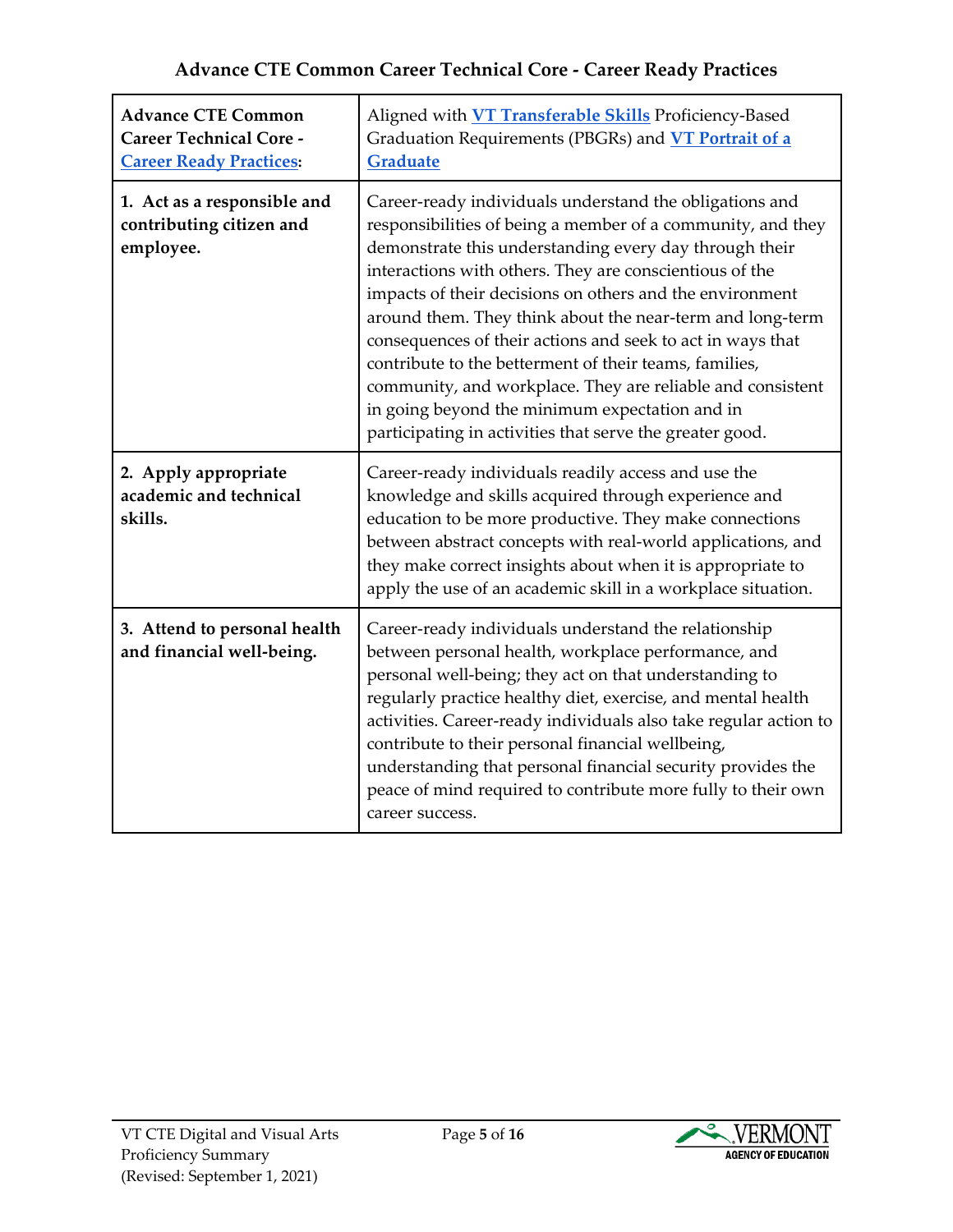| <b>Advance CTE Common</b><br><b>Career Technical Core -</b><br><b>Career Ready Practices:</b> | Aligned with <b>VT Transferable Skills</b> Proficiency-Based<br>Graduation Requirements (PBGRs) and <b>VT Portrait of a</b><br><b>Graduate</b>                                                                                                                                                                                                                                                                                                                                                                                                                                                                                                                                                |
|-----------------------------------------------------------------------------------------------|-----------------------------------------------------------------------------------------------------------------------------------------------------------------------------------------------------------------------------------------------------------------------------------------------------------------------------------------------------------------------------------------------------------------------------------------------------------------------------------------------------------------------------------------------------------------------------------------------------------------------------------------------------------------------------------------------|
| 4. Communicate clearly and<br>effectively and with reason.                                    | Career-ready individuals communicate thoughts, ideas, and<br>action plans with clarity, whether using written, verbal,<br>and/or visual methods. They communicate in the workplace<br>with clarity and purpose to make maximum use of their own<br>and others' time. They are excellent writers; they master<br>conventions, word choice, and organization, and use<br>effective tone and presentation skills to articulate ideas. They<br>are skilled at interacting with others; they are active listeners<br>and speak clearly and with purpose. Career-ready<br>individuals think about the audience for their<br>communication and prepare accordingly to ensure the<br>desired outcome. |
| 5. Consider the<br>environmental, social, and<br>economic impacts of<br>decisions.            | Career-ready individuals understand the interrelated nature<br>of their actions and regularly make decisions that positively<br>impact and/or mitigate negative impact on other people,<br>organization, and the environment. They are aware of and<br>utilize new technologies, understandings, procedures,<br>materials, and regulations affecting the nature of their work<br>as it relates to the impact on the social condition, the<br>environment, and the profitability of the organization.                                                                                                                                                                                          |
| 6. Demonstrate creativity<br>and innovation.                                                  | Career-ready individuals regularly think of ideas that solve<br>problems in new and different ways, and they contribute<br>those ideas in a useful and productive manner to improve<br>their organization. They can consider unconventional ideas<br>and suggestions as solutions to issues, tasks or problems, and<br>they discern which ideas and suggestions will add greatest<br>value. They seek new methods, practices, and ideas from a<br>variety of sources and seek to apply those ideas to their own<br>workplace. They take action on their ideas and understand<br>how to bring innovation to an organization.                                                                   |
| 7. Employ valid and reliable<br>research strategies.                                          | Career-ready individuals are discerning in accepting and<br>using new information to make decisions, change practices,<br>or inform strategies. They use reliable research processes to<br>search for new information. They evaluate the validity of<br>sources when considering the use and adoption of external<br>information or practices in their workplace situation.                                                                                                                                                                                                                                                                                                                   |

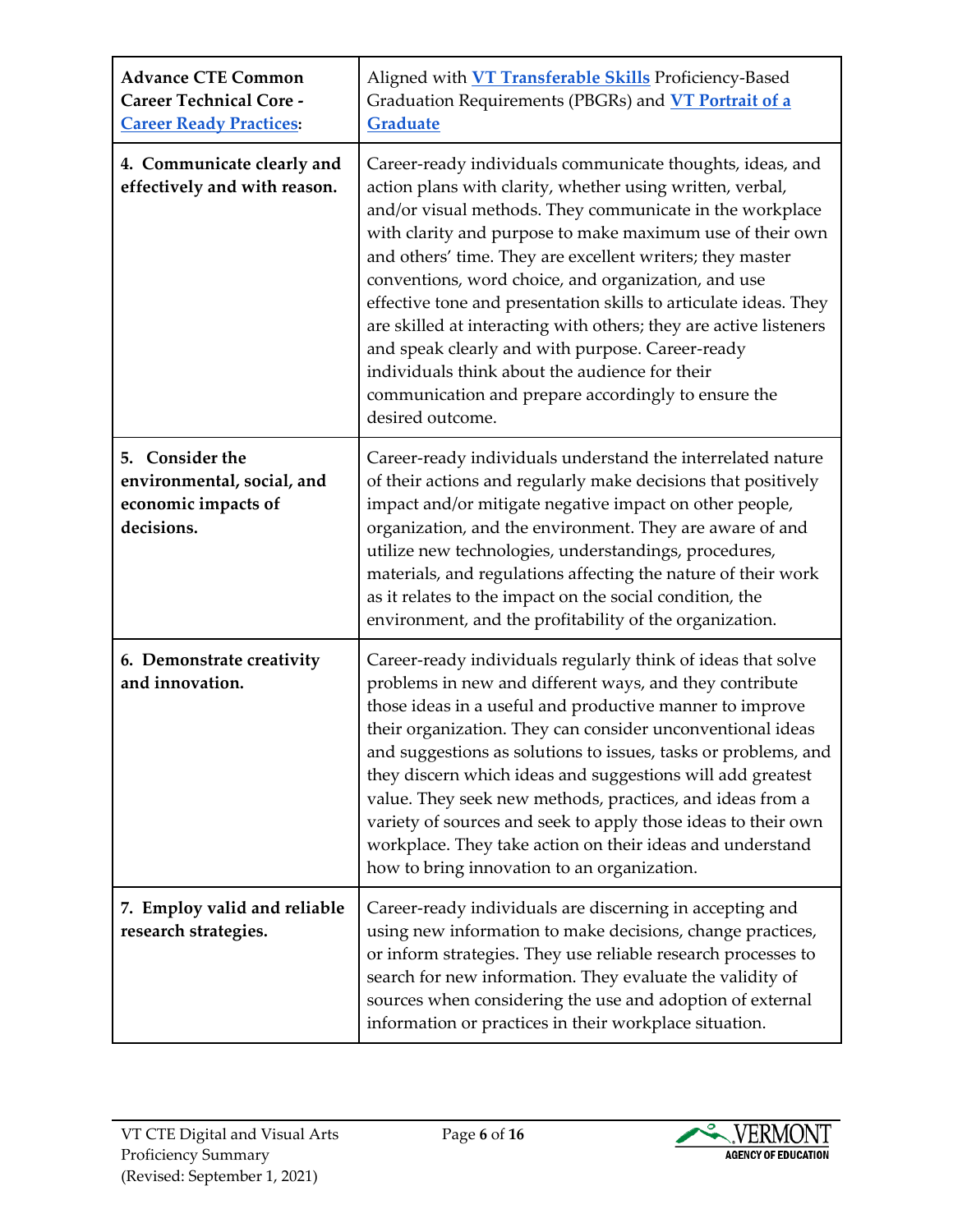| <b>Advance CTE Common</b><br><b>Career Technical Core -</b><br><b>Career Ready Practices:</b> | Aligned with <b>VT Transferable Skills</b> Proficiency-Based<br>Graduation Requirements (PBGRs) and <b>VT Portrait of a</b><br>Graduate                                                                                                                                                                                                                                                                                                                                                                                                                                                                                                                                                                                                              |
|-----------------------------------------------------------------------------------------------|------------------------------------------------------------------------------------------------------------------------------------------------------------------------------------------------------------------------------------------------------------------------------------------------------------------------------------------------------------------------------------------------------------------------------------------------------------------------------------------------------------------------------------------------------------------------------------------------------------------------------------------------------------------------------------------------------------------------------------------------------|
| 8. Utilize critical thinking to<br>make sense of problems and<br>persevere in solving them.   | Career-ready individuals readily recognize problems in the<br>workplace, understand the nature of the problem, and devise<br>effective plans to solve the problem. They are aware of<br>problems when they occur and take action quickly to address<br>the problem; they thoughtfully investigate the root cause of<br>the problem prior to introducing solutions. They carefully<br>consider the options to solve the problem. Once a solution is<br>agreed upon, they follow through to ensure the problem is<br>solved, whether through their own actions or the actions of<br>others.                                                                                                                                                            |
| 9. Model integrity, ethical<br>leadership, and effective<br>management.                       | Career-ready individuals consistently act in ways that align<br>personal and community-held ideals and principles while<br>employing strategies to positively influence others in the<br>workplace. They have a clear understanding of integrity and<br>act on this understanding in every decision. They use a<br>variety of means to positively impact the directions and<br>actions of a team or organization, and they apply insights<br>into human behavior to change others' actions, attitudes,<br>and/or beliefs. They recognize the near-term and long-term<br>effects that management's actions and attitudes can have on<br>productivity, morals, and organizational culture.                                                             |
| 10. Plan education and<br>career paths aligned to<br>personal goals.                          | Career-ready individuals take personal ownership of their<br>own education and career goals, and they regularly act on a<br>plan to attain these goals. They understand their own career<br>interests, preferences, goals, and requirements. They have<br>perspective regarding the pathways available to them and<br>the time, effort, experience, and other requirements to pursue<br>each, including a path of entrepreneurship. They recognize<br>the value of each step in the education and experiential<br>process, and they recognize that nearly all career paths<br>require ongoing education and experience. They seek<br>counselors, mentors, and other experts to assist in the<br>planning and execution of career and personal goals. |

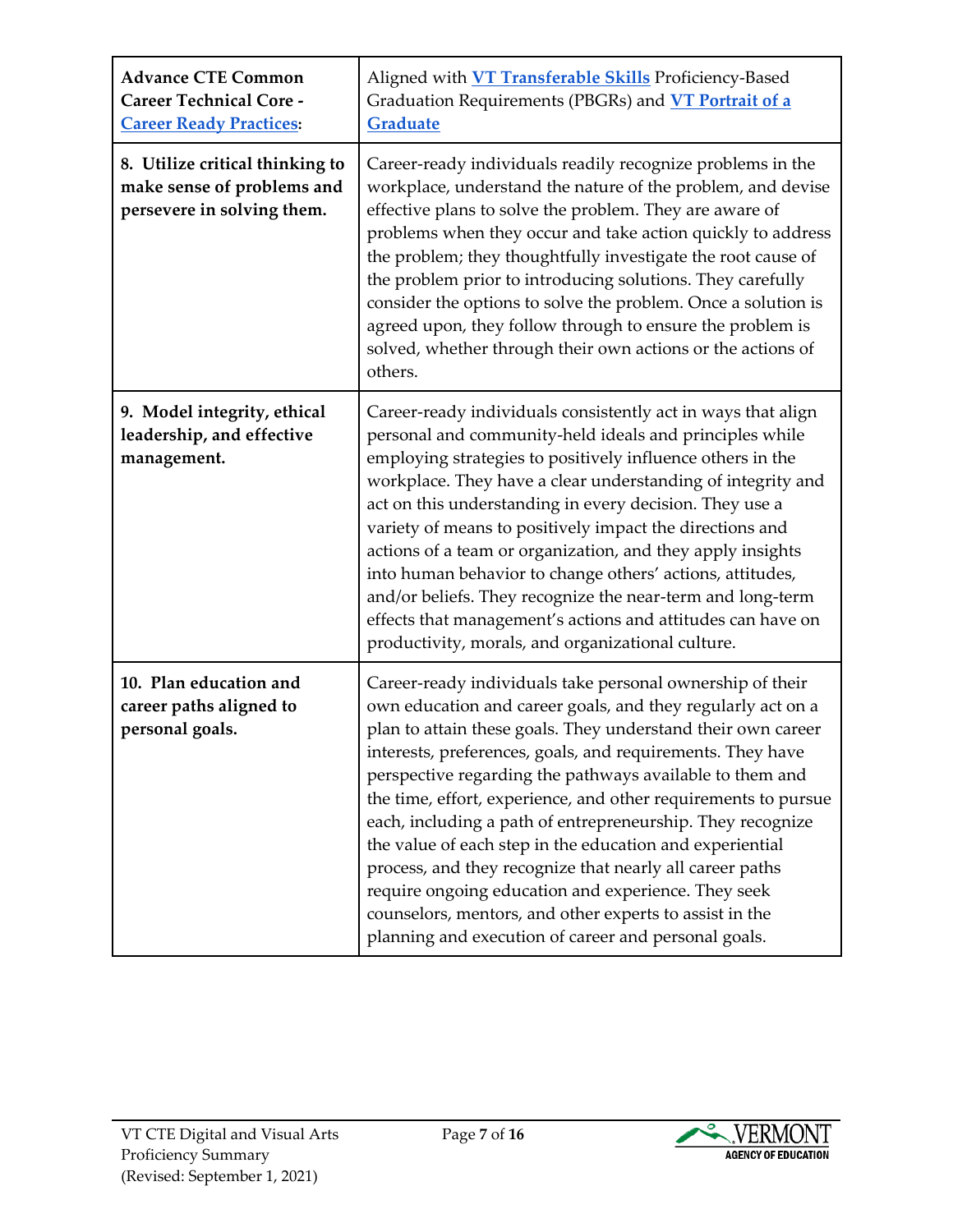| <b>Advance CTE Common</b><br><b>Career Technical Core -</b><br><b>Career Ready Practices:</b> | Aligned with <b>VT Transferable Skills</b> Proficiency-Based<br>Graduation Requirements (PBGRs) and VT Portrait of a<br>Graduate                                                                                                                                                                                                                                                                                                                                  |
|-----------------------------------------------------------------------------------------------|-------------------------------------------------------------------------------------------------------------------------------------------------------------------------------------------------------------------------------------------------------------------------------------------------------------------------------------------------------------------------------------------------------------------------------------------------------------------|
| 11. Use technology to<br>enhance productivity.                                                | Career-ready individuals find and maximize the productive<br>value of existing and new technology to accomplish<br>workplace tasks and solve workplace problems. They are<br>flexible and adaptive in acquiring new technology. They are<br>proficient with ubiquitous technology applications. They<br>understand the inherent risks - personal and organizational -<br>of technology applications, and they take actions to prevent<br>or mitigate these risks. |
| 12. Work productively in<br>teams while using cultural<br>global competence.                  | Career-ready individuals positively contribute to every team,<br>whether formal or informal. They apply an awareness of<br>cultural differences to avoid barriers to productive and<br>positive interaction. They find ways to increase the<br>engagement and contribution of all team members. They<br>plan and facilitate effective team meetings.                                                                                                              |

### **Advance CTE Common Career Technical Core - [Arts, A/V Technology, and](https://careertech.org/arts)  [Communications](https://careertech.org/arts) Career Cluster and Pathway Standards**

| The following Career Cluster<br>and Pathway standards are<br>relevant to VT Digital and<br><b>Visual Arts CTE programs:</b> | This Career Cluster® is focused on designing, producing,<br>exhibiting, performing, writing, and publishing multimedia<br>content including visual and performing arts and design.                                                                                                                                                                       |
|-----------------------------------------------------------------------------------------------------------------------------|----------------------------------------------------------------------------------------------------------------------------------------------------------------------------------------------------------------------------------------------------------------------------------------------------------------------------------------------------------|
| A/V Technology and Film<br>Pathway                                                                                          | 1. Describe the history, terminology, occupations and value<br>of audio, video, and film technology.<br>2. Demonstrate the use of basic tools and equipment used in<br>audio, video, and film production.<br>3. Demonstrate technical support skills for audio, video,<br>and/or film productions.<br>4. Design an audio, video, and/or film production. |
| <b>Visual Arts Pathway</b>                                                                                                  | 1. Describe the history and evolution of the visual arts and<br>its role in and impact on society.<br>2. Analyze how the application of visual arts elements and<br>principles of design communicate and express ideas.<br>3. Analyze and create two and three-dimensional visual art<br>forms using various media.                                      |

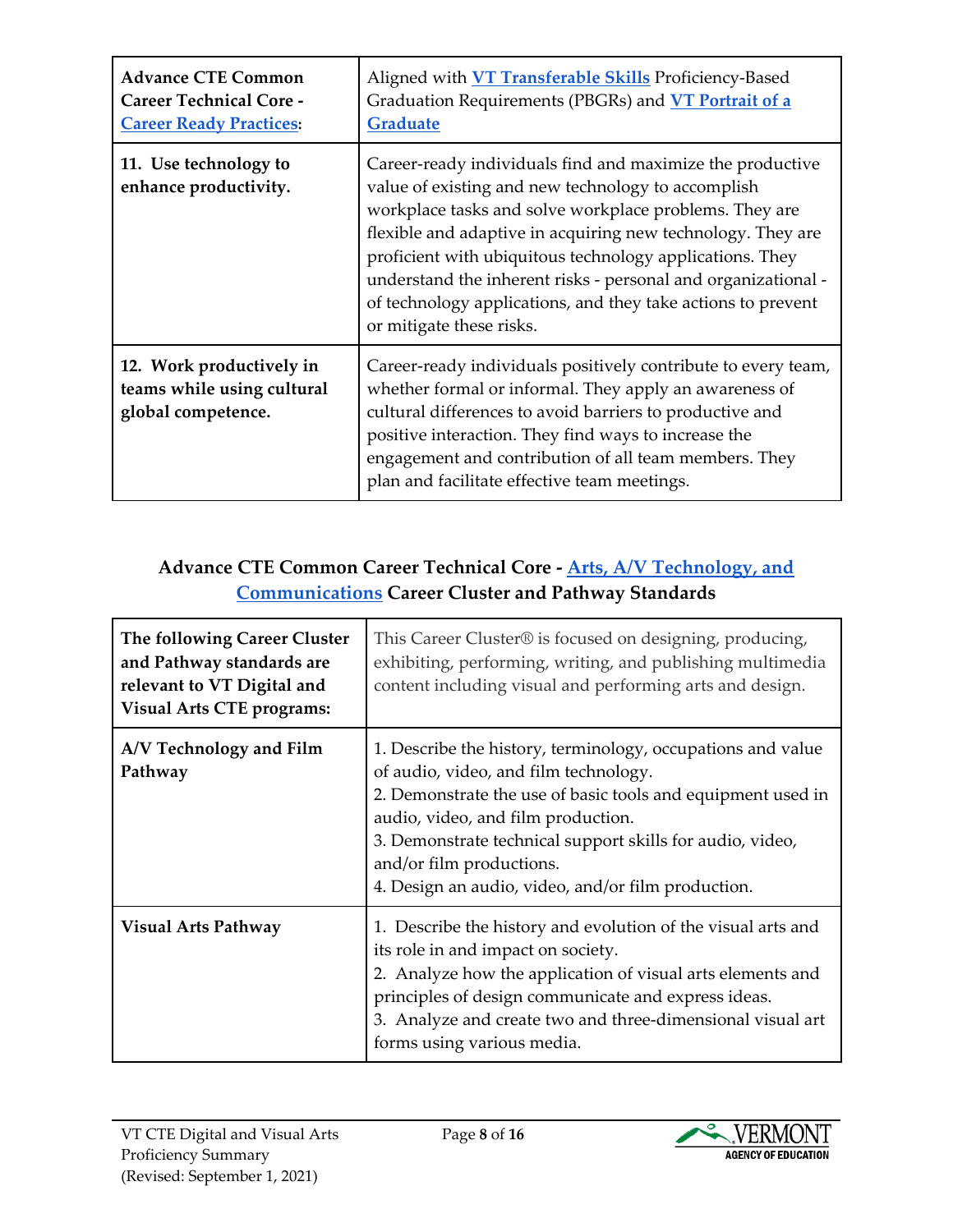| The following Career Cluster<br>and Pathway standards are<br>relevant to VT Digital and<br><b>Visual Arts CTE programs:</b> | This Career Cluster® is focused on designing, producing,<br>exhibiting, performing, writing, and publishing multimedia<br>content including visual and performing arts and design.                                                                                                                                                                                                                                                                                                                                                                                                                                                                                                                                                                                                                                              |
|-----------------------------------------------------------------------------------------------------------------------------|---------------------------------------------------------------------------------------------------------------------------------------------------------------------------------------------------------------------------------------------------------------------------------------------------------------------------------------------------------------------------------------------------------------------------------------------------------------------------------------------------------------------------------------------------------------------------------------------------------------------------------------------------------------------------------------------------------------------------------------------------------------------------------------------------------------------------------|
| <b>Performing Arts Pathway</b>                                                                                              | 1. Describe the scope of the Performing Arts Career Pathway<br>and the roles of various individuals in it.<br>2. Demonstrate the fundamental elements, techniques,<br>principles, and processes of various dance styles and<br>traditions.<br>3. Perform a varied repertoire of vocal and/or instrumental<br>music representing diverse styles, cultures, and historical<br>periods.<br>4. Demonstrate knowledge of music theory.<br>5. Explain key issues affecting the creation of characters,<br>acting skills, and roles.<br>6. Create stage, film, television, or electronic media scripts in<br>a variety of traditional and current formats.<br>7. Describe how technology and technical support enhance<br>performing arts productions.<br>8. Analyze all facets of stage and performing arts production<br>management. |

| VT CTE Program Anchor Standards |  |
|---------------------------------|--|
|---------------------------------|--|

| <b>Anchor Standards:</b>                           | Aligned with Advance CTE Common Career Technical Core<br>- Career Cluster Anchor Standards                                                                                                                                                      |
|----------------------------------------------------|-------------------------------------------------------------------------------------------------------------------------------------------------------------------------------------------------------------------------------------------------|
| 1. Academics                                       | Achieve additional academic knowledge and skills required<br>to pursue the full-range of career and postsecondary<br>education opportunities.                                                                                                   |
| 2. Communication                                   | Acquire and accurately use terminology and information at<br>the career and college readiness level for communicating<br>effectively in oral, written, and multimedia formats.                                                                  |
| 3. Problem Solving and<br><b>Critical Thinking</b> | Conduct short, as well as more sustained, research to create<br>alternative solutions to answer a question or solve a problem<br>using critical and creative thinking; logical reasoning,<br>analysis, inquiry, and problem-solving techniques. |
| 4. Technology                                      | Use existing and emerging technology to investigate,<br>research, and produce products and services, including new<br>information, as required in the workplace environment.                                                                    |

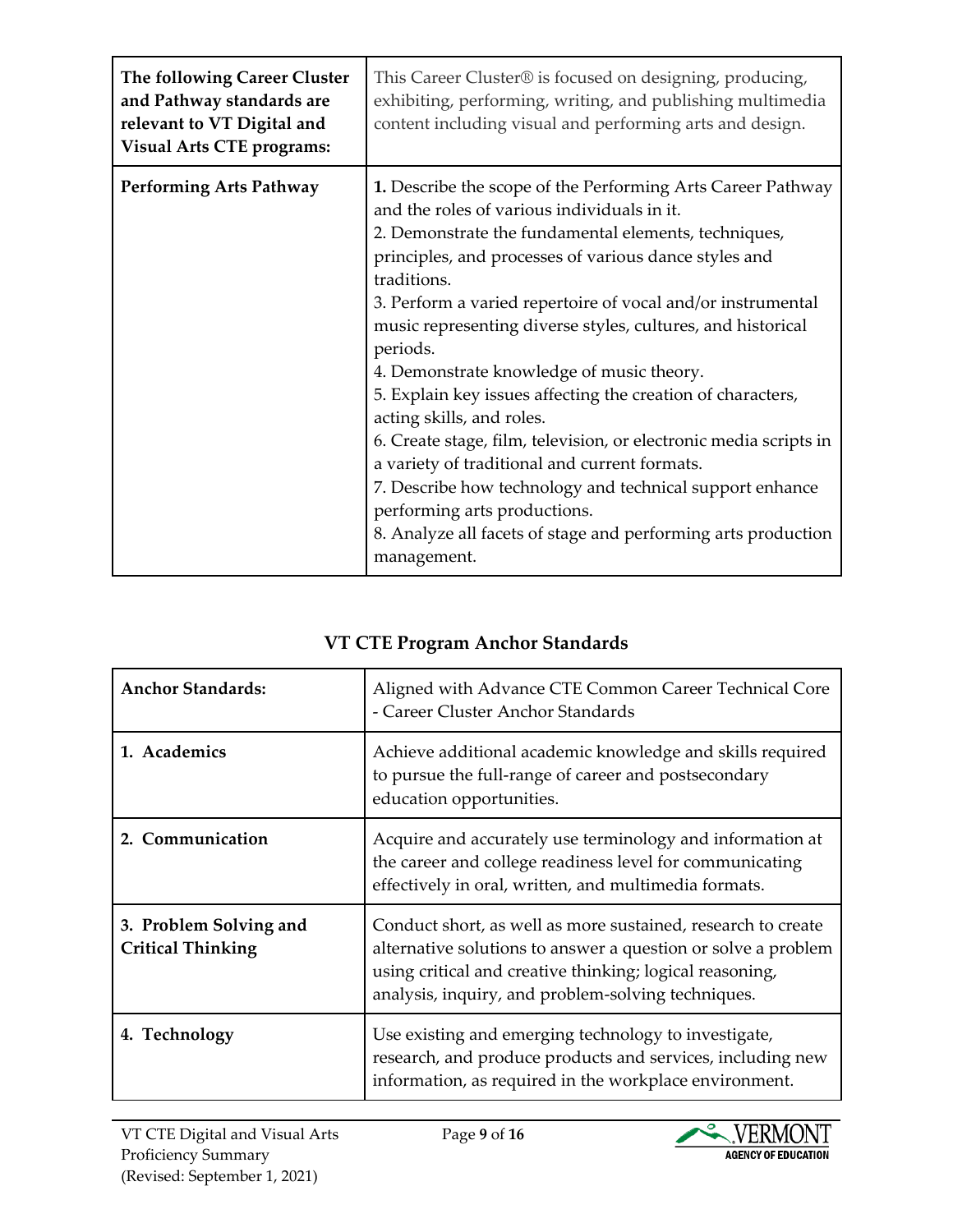| <b>Anchor Standards:</b>                                                             | Aligned with Advance CTE Common Career Technical Core<br>- Career Cluster Anchor Standards                                                                                                                                       |
|--------------------------------------------------------------------------------------|----------------------------------------------------------------------------------------------------------------------------------------------------------------------------------------------------------------------------------|
| 5. Systems<br>(Responsibility and Flexibility)                                       | Initiate, and participate in, a range of collaborations to<br>demonstrate behaviors that reflect personal and professional<br>responsibility, flexibility, and respect in the workplace<br>environment and community settings.   |
| 6. Health and Safety                                                                 | Demonstrate health and safety procedures, regulations, and<br>personal health practices and determine the meaning of<br>symbols, key terms, and domain-specific words and phrases<br>as related to the workplace environment.    |
| 7. Leadership and Teamwork                                                           | Work with peers to promote divergent and creative<br>perspectives, effective leadership, group dynamics, team<br>and individual decision making, benefits of workforce<br>diversity, and conflict resolution.                    |
| 8. Ethics and Legal<br>Responsibilities                                              | Practice professional, ethical, and legal behavior, responding<br>thoughtfully to diverse perspectives and resolving<br>contradictions when possible, consistent with applicable<br>laws, regulations, and organizational norms. |
| 9. Career Planning and<br>Management                                                 | Integrate multiple sources of career information from<br>diverse formats to make informed career decisions, solve<br>problems, and manage personal career plans.                                                                 |
| 10. Technical Knowledge and<br><b>Skills</b><br>(see Program Technical<br>Standards) | Apply essential technical knowledge and skills common to<br>the Career Cluster and Pathway(s), following procedures<br>when carrying out experiments and/or performing technical<br>tasks.                                       |
| 11. Demonstration and<br>Application<br>(see CTE Program Elements)                   | Demonstrate and apply technical knowledge and skills<br>across a variety of CTE-specific opportunities in classroom,<br>laboratory, and workplace settings.                                                                      |

### **VT Digital/Media Arts CTE Program Technical Standards**

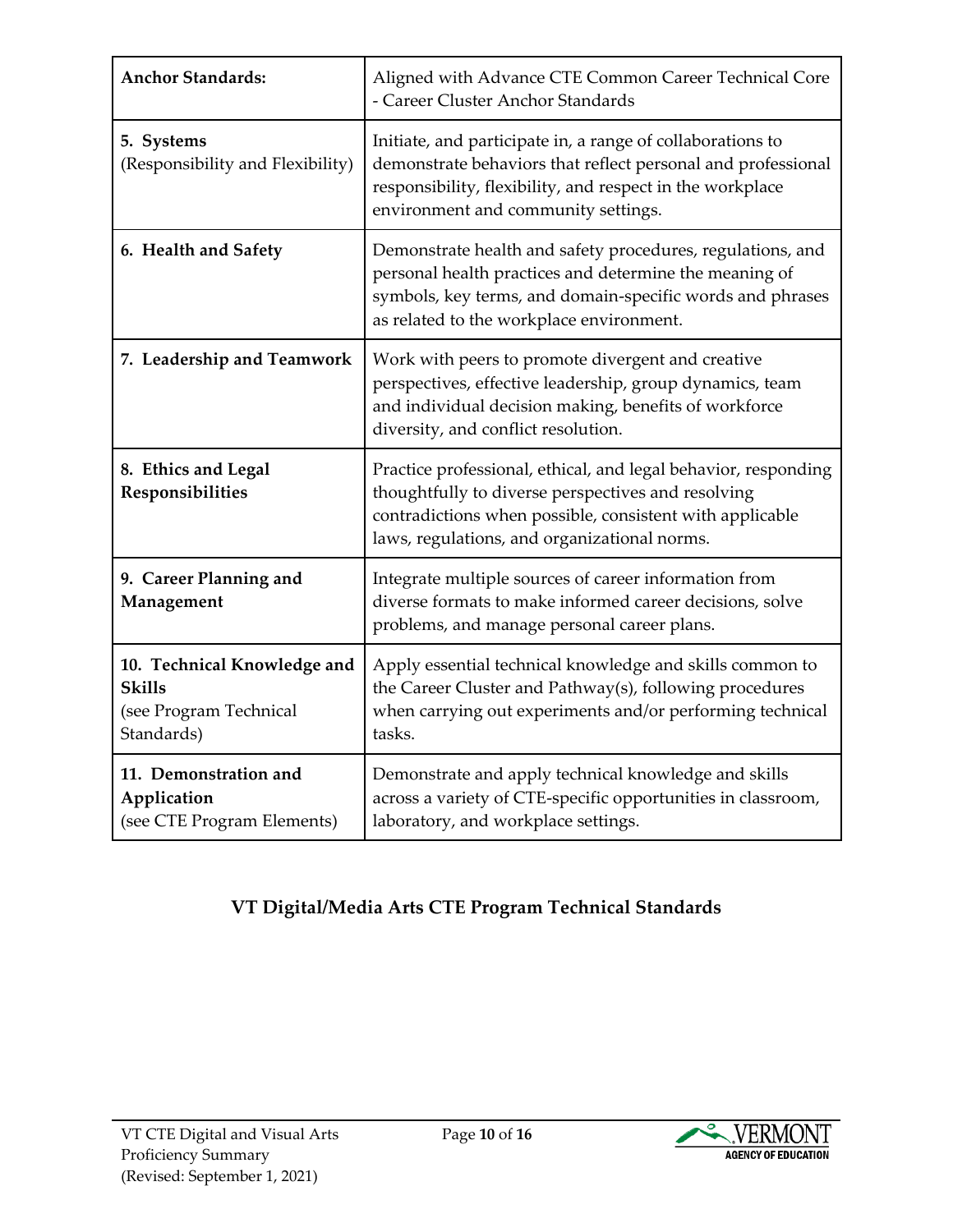| <b>Program Technical Standards:</b><br>National Core Arts Standards,<br>Media Arts                                                                                                                         | Standards for each career path build on and continue the<br>Anchor Standards with more complexity, rigor, and career<br>specificity.                                                                                                                                                                                                                                                                                                                                                                                                                                                                                                                                                                                                                                                   |
|------------------------------------------------------------------------------------------------------------------------------------------------------------------------------------------------------------|----------------------------------------------------------------------------------------------------------------------------------------------------------------------------------------------------------------------------------------------------------------------------------------------------------------------------------------------------------------------------------------------------------------------------------------------------------------------------------------------------------------------------------------------------------------------------------------------------------------------------------------------------------------------------------------------------------------------------------------------------------------------------------------|
| 1. Create: Generate and<br>conceptualize; Organize and<br>develop; Refine and complete<br>artistic work                                                                                                    | a. Use identified generative methods to formulate multiple<br>ideas, develop artistic goals, and problem solve in media<br>arts creation processes.<br>b. Utilize aesthetic criteria in developing, proposing, and<br>refining artistic ideas, plans, prototypes, and production<br>processes for media arts productions, considering original<br>inspirations, goals, and presentation context.<br>d. Refine and modify media artworks, honing personal<br>aesthetic quality and intentionally accentuating stylistic<br>elements using associated principles, to reflect an<br>understanding of personal goals and preferences.                                                                                                                                                      |
| 2. Present: Analyze, interpret,<br>and select; Develop and refine;<br>Convey meaning through the<br>presentation of artistic work                                                                          | a. Integrate various arts, media arts forms, and content into<br>unified media arts productions, considering the reaction<br>and interaction of the audience, such as experiential design.<br>b. Demonstrate progression in artistic, design, technical,<br>and soft skills, as a result of selecting and fulfilling roles<br>and processes in the production of a variety of media<br>artworks.<br>c. Develop and refine a determined range of creative and<br>adaptive innovation abilities, such as design principles, to<br>solve problems through media art productions.<br>d. Demonstrate adaptation and innovation through the<br>combination of tools and techniques, in standard and<br>innovative ways, to produce a creative intent in the<br>production of media artworks. |
| 3. Respond: Perceive and<br>analyze; Interpret intent and<br>meaning; Apply criteria to<br>evaluate                                                                                                        | d. Evaluate media art works and production processes at<br>decisive stages, using identified criteria, and considering<br>context and artistic goals.                                                                                                                                                                                                                                                                                                                                                                                                                                                                                                                                                                                                                                  |
| 4. Connect: Synthesize and<br>relate knowledge and personal<br>experiences to make art; Relate<br>artistic ideas and works with<br>societal, cultural and historical<br>context to deepen<br>understanding | a. Access, evaluate, and integrate personal and external<br>resources to inform the creation of original media artworks,<br>such as experiences, interests, and cultural experiences.<br>d. Critically evaluate and effectively interact with legal,<br>technological, systemic, and career contexts of media arts,<br>considering ethics, identity, media literacy, social media,<br>virtual worlds, and digital citizenship.                                                                                                                                                                                                                                                                                                                                                         |

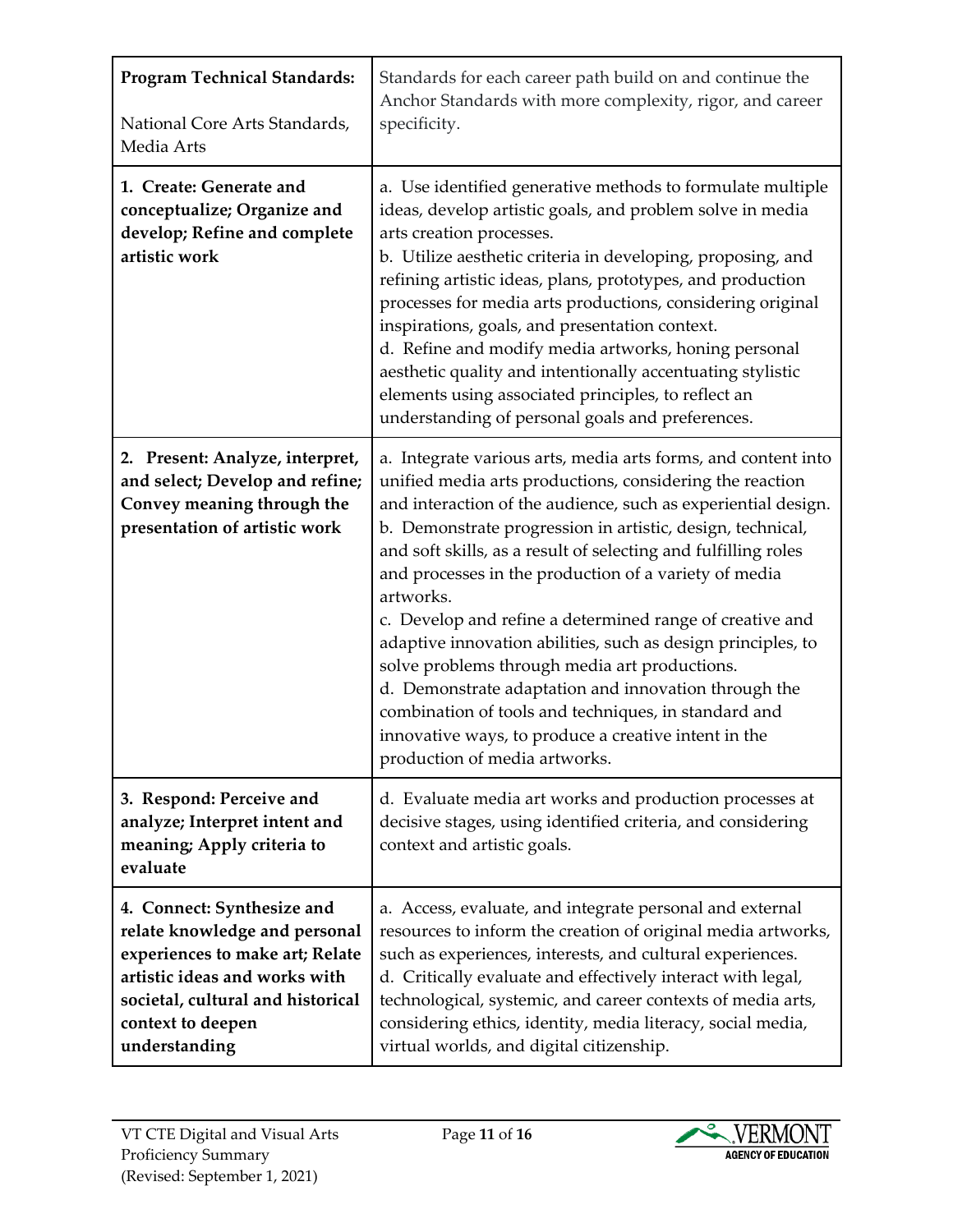| <b>Program Technical Standards:</b> | Standards for each career path build on and continue the                                                          |
|-------------------------------------|-------------------------------------------------------------------------------------------------------------------|
| National Core Arts Standards,       | Anchor Standards with more complexity, rigor, and career                                                          |
| Media Arts                          | specificity.                                                                                                      |
| 5. Career Development               | a. Research, describe, and compare career opportunities<br>and qualifications in the field of digital/media arts. |

| VT Visual Arts CTE Program Technical Standards |
|------------------------------------------------|
|------------------------------------------------|

| <b>Program Technical Standards:</b><br>National Core Arts Standards,<br><b>Visual Arts</b>                                        | Standards for each career path build on and continue the<br>Anchor Standards with more complexity, rigor, and career<br>specificity.                                                                                                                                                                                                                                                                                                                                                                                                        |
|-----------------------------------------------------------------------------------------------------------------------------------|---------------------------------------------------------------------------------------------------------------------------------------------------------------------------------------------------------------------------------------------------------------------------------------------------------------------------------------------------------------------------------------------------------------------------------------------------------------------------------------------------------------------------------------------|
| 1. Create: Generate and<br>conceptualize; Organize and<br>develop; Refine and complete<br>artistic work                           | a. Use multiple approaches to begin creating, such as:<br>planning, exploration, independent and/or collaborative<br>work.<br>b. Shape an artistic investigation of an aspect of present-<br>day life using a contemporary practice of art or design.<br>c. Demonstrate safe handling of materials, tools, and<br>equipment, and explain how traditional and non-<br>traditional materials may impact human health and the<br>environment.<br>d. Demonstrate awareness of ethical implications of<br>making and distributing creative work. |
| 2. Present: Analyze, interpret,<br>and select; Develop and refine;<br>Convey meaning through the<br>presentation of artistic work | a. Analyze, select and curate artworks for exhibition or<br>revision, both works of art and design in progress (i.e., as<br>personal artwork, group shows and/or artistic collections).<br>Analyze, select, and critique personal artwork for a<br>collection or portfolio presentation.<br>c. Explain and justify one's own personal intent and the<br>impact that social, cultural, or political beliefs and<br>understandings has on defining one's artwork.                                                                             |
| 3. Respond: Perceive and<br>analyze; Interpret intent and<br>meaning; Apply criteria to<br>evaluate                               | c. Interpret an artwork or collection of works, supported<br>by relevant evidence found in the work and its various<br>contexts.                                                                                                                                                                                                                                                                                                                                                                                                            |

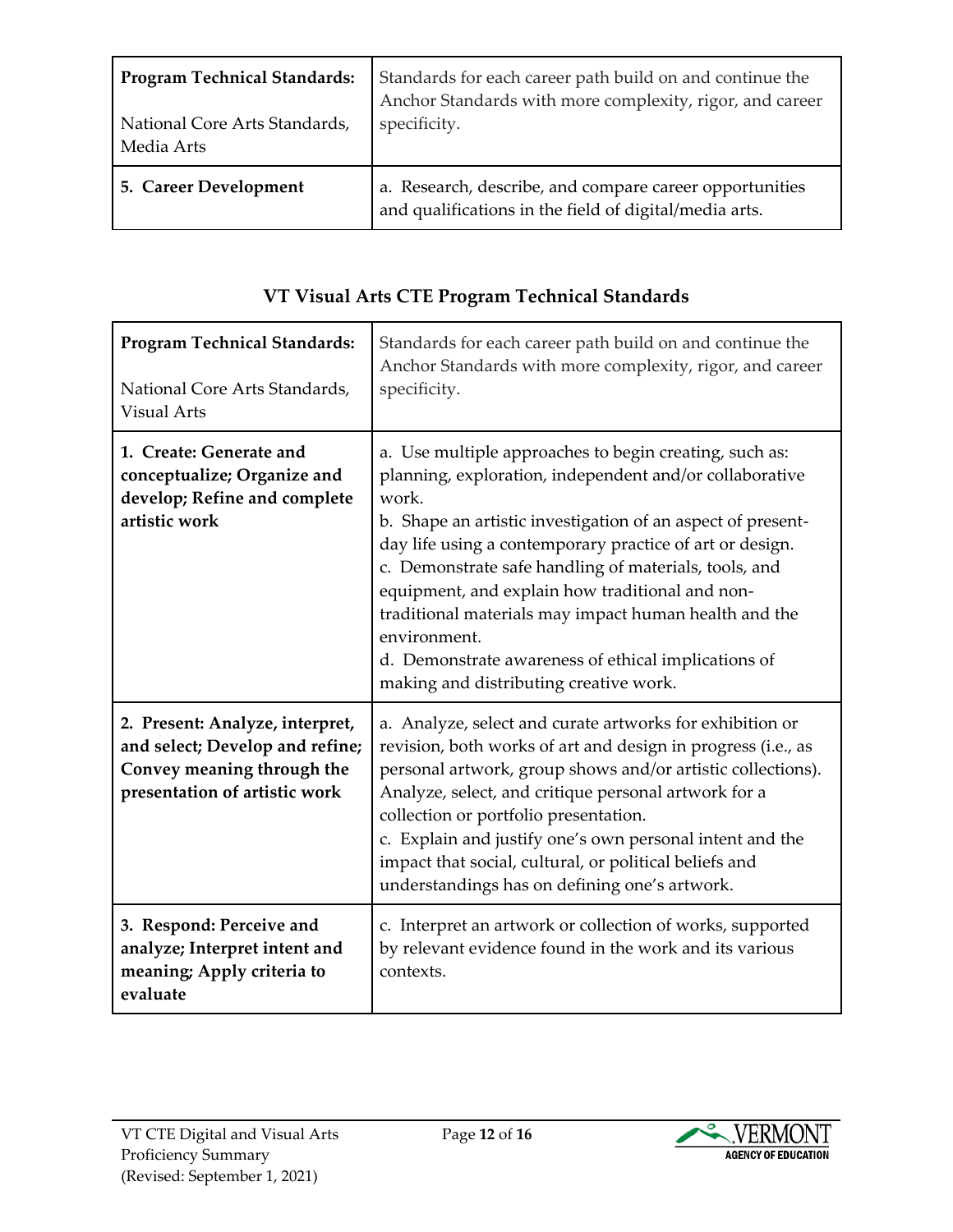| <b>Program Technical Standards:</b><br>National Core Arts Standards,<br>Visual Arts                                                                                                                        | Standards for each career path build on and continue the<br>Anchor Standards with more complexity, rigor, and career<br>specificity.                                                                     |
|------------------------------------------------------------------------------------------------------------------------------------------------------------------------------------------------------------|----------------------------------------------------------------------------------------------------------------------------------------------------------------------------------------------------------|
| 4. Connect: Synthesize and<br>relate knowledge and personal<br>experiences to make art; Relate<br>artistic ideas and works with<br>societal, cultural and historical<br>context to deepen<br>understanding | a. Document the process of developing ideas from early<br>stages to fully elaborated ideas.<br>b. Describe how knowledge of culture, traditions, and<br>history may influence personal responses to art. |
| 5. Career Development                                                                                                                                                                                      | a. Research, describe, and compare career opportunities<br>and qualifications in the field of visual arts.                                                                                               |

## **VT Theatre Arts CTE Program Technical Standards**

| <b>Program Technical Standards:</b><br>National Core Arts Standards,<br>Theatre                                                   | Standards for each career path build on and continue the<br>Anchor Standards with more complexity, rigor, and career<br>specificity.                                                                                                                                                                  |
|-----------------------------------------------------------------------------------------------------------------------------------|-------------------------------------------------------------------------------------------------------------------------------------------------------------------------------------------------------------------------------------------------------------------------------------------------------|
| 1. Create: Generate and<br>conceptualize; Organize and<br>develop; Refine and complete<br>artistic work                           | b. Explore a variety of design choices for a theatre work.<br>f. Practice and revise a devised or scripted theatre work<br>using theatrical conventions.                                                                                                                                              |
| 2. Present: Analyze, interpret,<br>and select; Develop and refine;<br>Convey meaning through the<br>presentation of artistic work | c. Practice various acting techniques to expand skills in a<br>rehearsal or theatre performance.<br>d. Explore and use technical elements for a theatre<br>production.<br>e. Perform a scripted theatre work for a specific audience.                                                                 |
| 3. Respond: Perceive and<br>analyze; Interpret intent and<br>meaning; Apply criteria to<br>evaluate                               | c. Identify and compare cultural perspectives and contexts<br>that may influence a theatre work.<br>d. Examine a theatre work using supporting evidence such<br>as other art forms, history, and culture.<br>g. Interpret a theatre work by considering its specific<br>purpose or intended audience. |

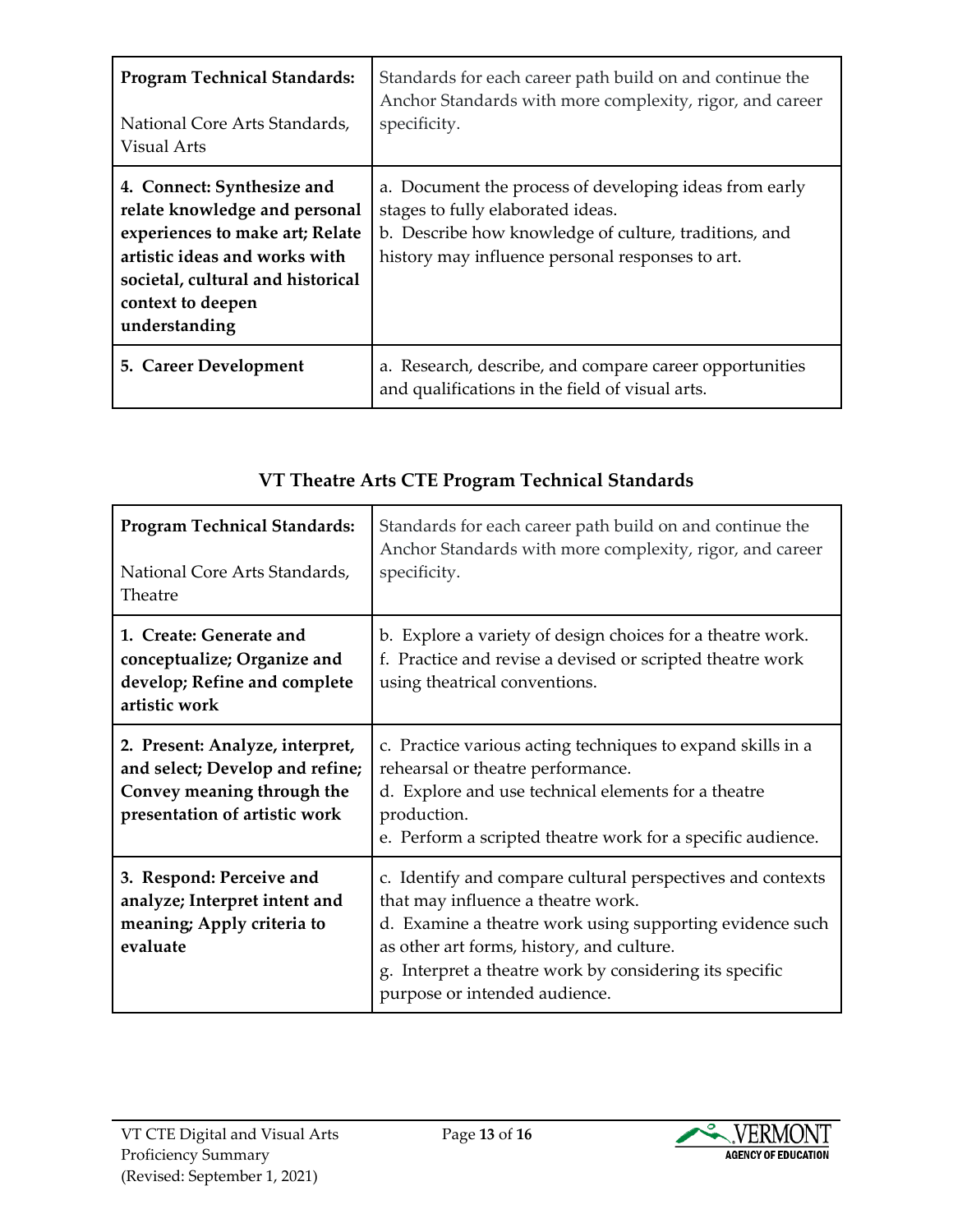| <b>Program Technical Standards:</b><br>National Core Arts Standards,<br>Theatre                                                                                                                            | Standards for each career path build on and continue the<br>Anchor Standards with more complexity, rigor, and career<br>specificity. |
|------------------------------------------------------------------------------------------------------------------------------------------------------------------------------------------------------------|--------------------------------------------------------------------------------------------------------------------------------------|
| 4. Connect: Synthesize and<br>relate knowledge and personal<br>experiences to make art; Relate<br>artistic ideas and works with<br>societal, cultural and historical<br>context to deepen<br>understanding | a. Investigate how cultural perspectives, community ideas<br>and personal beliefs impact a theatre work.                             |
| 5. Career Development                                                                                                                                                                                      | a. Research, describe, and compare career opportunities<br>and qualifications in the theatre and performing arts<br>industry.        |

#### **VT Digital and Visual Arts CTE Program - Academic Alignment with [VT Content](https://education.vermont.gov/student-learning/proficiency-based-learning/proficiency-based-graduation-requirements)  [Area Graduation Proficiencies \(PBGRs\)](https://education.vermont.gov/student-learning/proficiency-based-learning/proficiency-based-graduation-requirements)**

| <b>Graduation Proficiencies:</b> | <b>Indicators:</b>                                                                                                                                                                                |
|----------------------------------|---------------------------------------------------------------------------------------------------------------------------------------------------------------------------------------------------|
| <b>English Language Arts</b>     | High School<br>1. Reading: $b$ , $d$ , $g$ , $i$<br>2. Writing: a, b, d, e<br>3. Writing: c<br>4. Speaking and Listening: a, b, d<br>5. Speaking and Listening: a, b, d<br>6. Language: $a, c, e$ |
| <b>Mathematics</b>               | High School<br>1. Modeling: a, b<br>2. Number and Quantity: c<br>5. Geometry: a, d, h, n                                                                                                          |

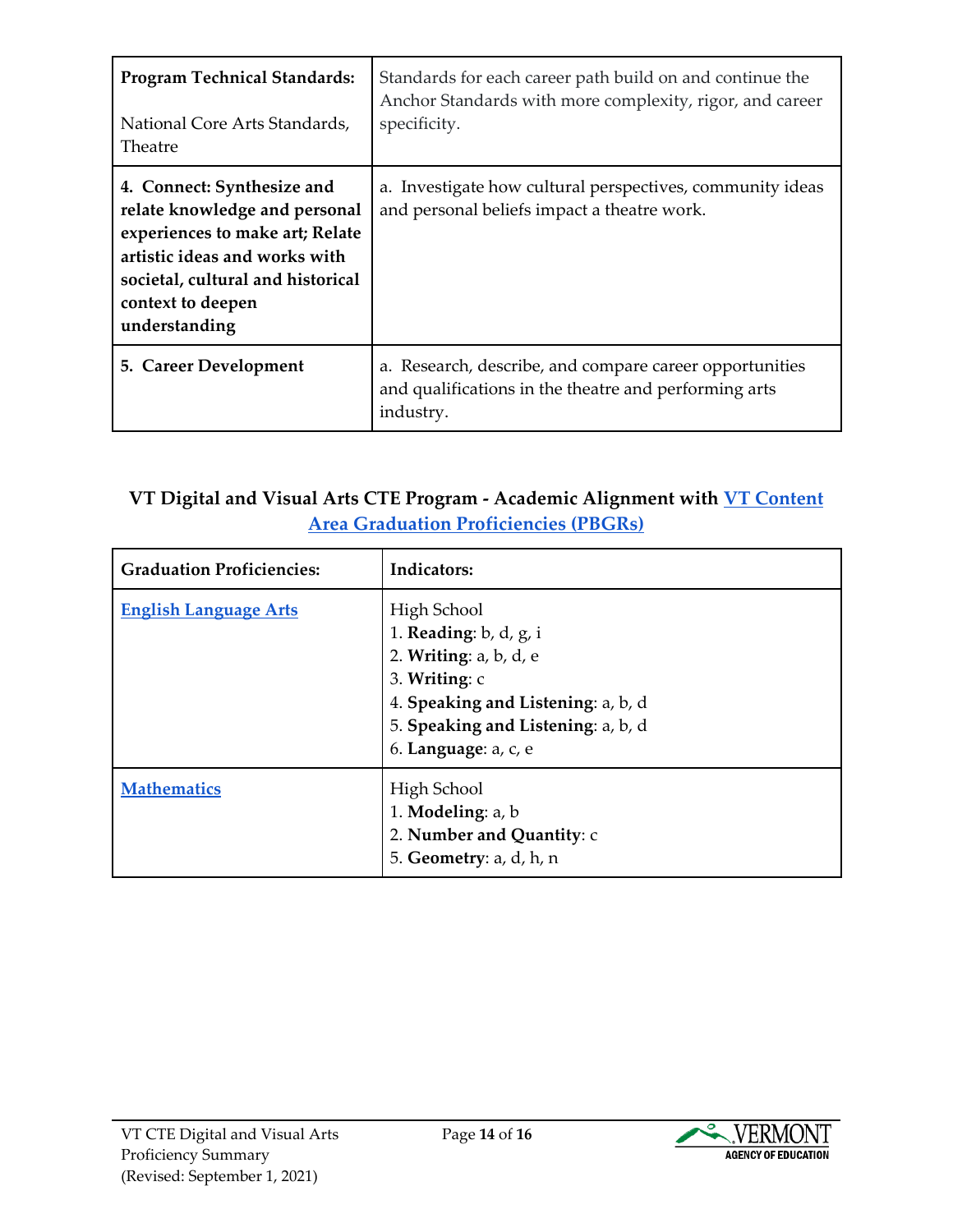| <b>Graduation Proficiencies:</b>                   | Indicators:                                                                                                                                                                                                                                                                                                                                                                                                                              |
|----------------------------------------------------|------------------------------------------------------------------------------------------------------------------------------------------------------------------------------------------------------------------------------------------------------------------------------------------------------------------------------------------------------------------------------------------------------------------------------------------|
| <b>Global Citizenship/Social</b><br><b>Studies</b> | End of Gr. 12<br><b>Inquiry:</b> Constructing compelling and supporting<br>questions: a, d; Determining helpful sources: a<br><b>Economics:</b> Economic Decision Making: a; Exchange and<br>Markets: a<br>Geography: Human Environment Interaction: Place,<br>Regions, and Culture: a<br>History: Change, Continuity, and Context: a<br><b>Communicating Conclusions and Taking Informed</b><br>Action: Communicating: b; Taking Inform |
| <b>Art: Visual Arts</b>                            | High School<br>1. Create: $a, c$<br>2. Present: c<br>3. Respond: a, b<br>4. Connect: a                                                                                                                                                                                                                                                                                                                                                   |
| <b>Art: Media Arts</b>                             | High School<br>1. Create: a, b, d<br>2. Present: b, d, e, f<br>3. Respond: a, b<br>4. Connect: b, d                                                                                                                                                                                                                                                                                                                                      |

# **VT Digital and Visual Arts CTE Program Elements**

| <b>Demonstration and Application:</b>            | <b>Available Options:</b>                                                                                                                                                                                                                                                                                                                                      |
|--------------------------------------------------|----------------------------------------------------------------------------------------------------------------------------------------------------------------------------------------------------------------------------------------------------------------------------------------------------------------------------------------------------------------|
| Dual Enrollment/Fast Forward<br>Courses          | CCV: MUS-2160 Intro to Tech/Music, CIS-1151 Website<br>Development, ART-1111 Graphic Design I, ART-1112<br>Graphic Design II, ART-1310 Digital Photography, ART-<br>1210 Intro to Adobe Creative Cloud, FLM-1050 Intro to<br>Filmmaking<br>VTC: Construction Drawing (ARE 1011), Construction<br>Graphics I (CPM 1021), Construction Graphics II (CPM<br>1022) |
| <b>Industry Recognized Credentials</b><br>(IRCs) | <b>Tier 1: OSHA-10, Conover Workplace Readiness</b><br>Tier 2: Arts Portfolio, Adobe Suite, Certified Apple Pro,<br>NCRC Gold, Platinum (level 5 & up)                                                                                                                                                                                                         |